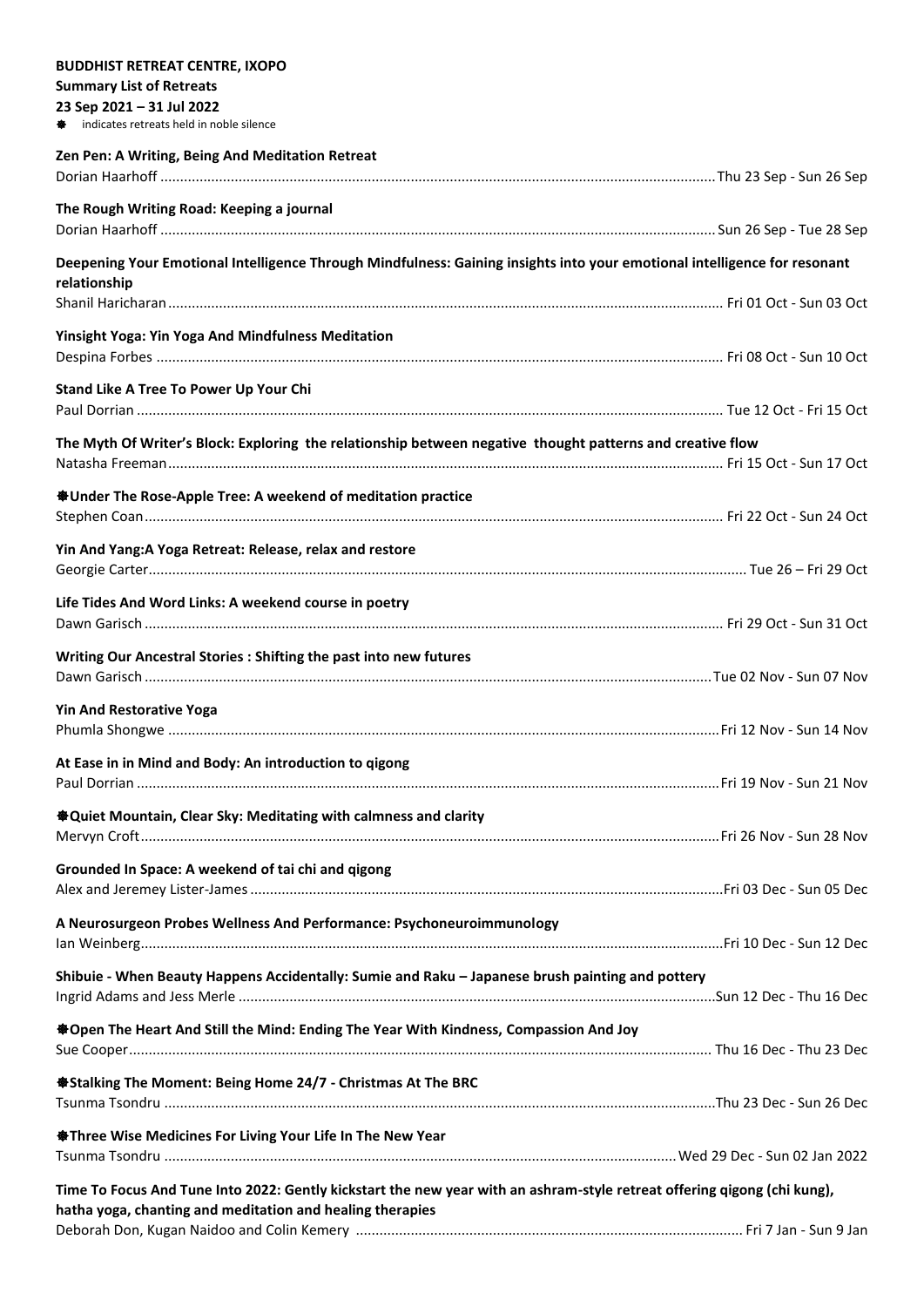| ※ Vipassana Meditation: How to realise ever-present mindfulness                                                           |  |
|---------------------------------------------------------------------------------------------------------------------------|--|
|                                                                                                                           |  |
| ※ A Vipassana Retreat: The search for truth                                                                               |  |
|                                                                                                                           |  |
| The Way Of Ubuntu: Exploring traditional South African healing                                                            |  |
|                                                                                                                           |  |
| <b>Healing Qigong For Health And Vitality</b>                                                                             |  |
|                                                                                                                           |  |
| Rainbow Salads And Sunshine Bowls: Adopting A Wholesome Plant-Based Lifestyle                                             |  |
|                                                                                                                           |  |
| The Great Power Of Chi Kung (Qigong)                                                                                      |  |
|                                                                                                                           |  |
| Getting To Know The Birds At The BRC: 160 Birds of a feather                                                              |  |
|                                                                                                                           |  |
| <b>Stathways To Tao: Chi Kung (Qigong) - Meditation - Wisdom)</b>                                                         |  |
|                                                                                                                           |  |
| Happy Healthy Yoga For Health And Harmony                                                                                 |  |
|                                                                                                                           |  |
| <b>Speak Your Truth, Listen Deeply</b>                                                                                    |  |
|                                                                                                                           |  |
| A Neurosurgeon Probes Wellness And Performance: Psychoneuroimmunology                                                     |  |
|                                                                                                                           |  |
| Yin And Yang: A Yoga Retreat: Release, relax and restore                                                                  |  |
|                                                                                                                           |  |
| From Fear To Fundamental Well-Being                                                                                       |  |
|                                                                                                                           |  |
| The Healing Art Of Reiki (Level 1), Yoga And Meditation: Heal the body, relax the mind                                    |  |
|                                                                                                                           |  |
| Deepening The Healing Art Of Reiki: Reiki (Levels 2 and 3), yoga and meditation                                           |  |
|                                                                                                                           |  |
| ※ A Weekend Of Kindness At The BRC                                                                                        |  |
|                                                                                                                           |  |
| Mist Rising, Rain Falling: A qigong retreat                                                                               |  |
|                                                                                                                           |  |
| Reclaim Your Power: A journey to inner balance                                                                            |  |
|                                                                                                                           |  |
| ※Open The Heart And Still The Mind: Embracing grief and gratitude with compassion                                         |  |
|                                                                                                                           |  |
| World As Lover, World As Self: Finding our way home in difficult times                                                    |  |
|                                                                                                                           |  |
| Vinyāsa Yoga And Meditation                                                                                               |  |
|                                                                                                                           |  |
| Come As You Are: Secular Buddhism, Existential Philosophy And Psychotherapy. Can Buddhism effectively treat the struggles |  |
| we face in life?                                                                                                          |  |
|                                                                                                                           |  |